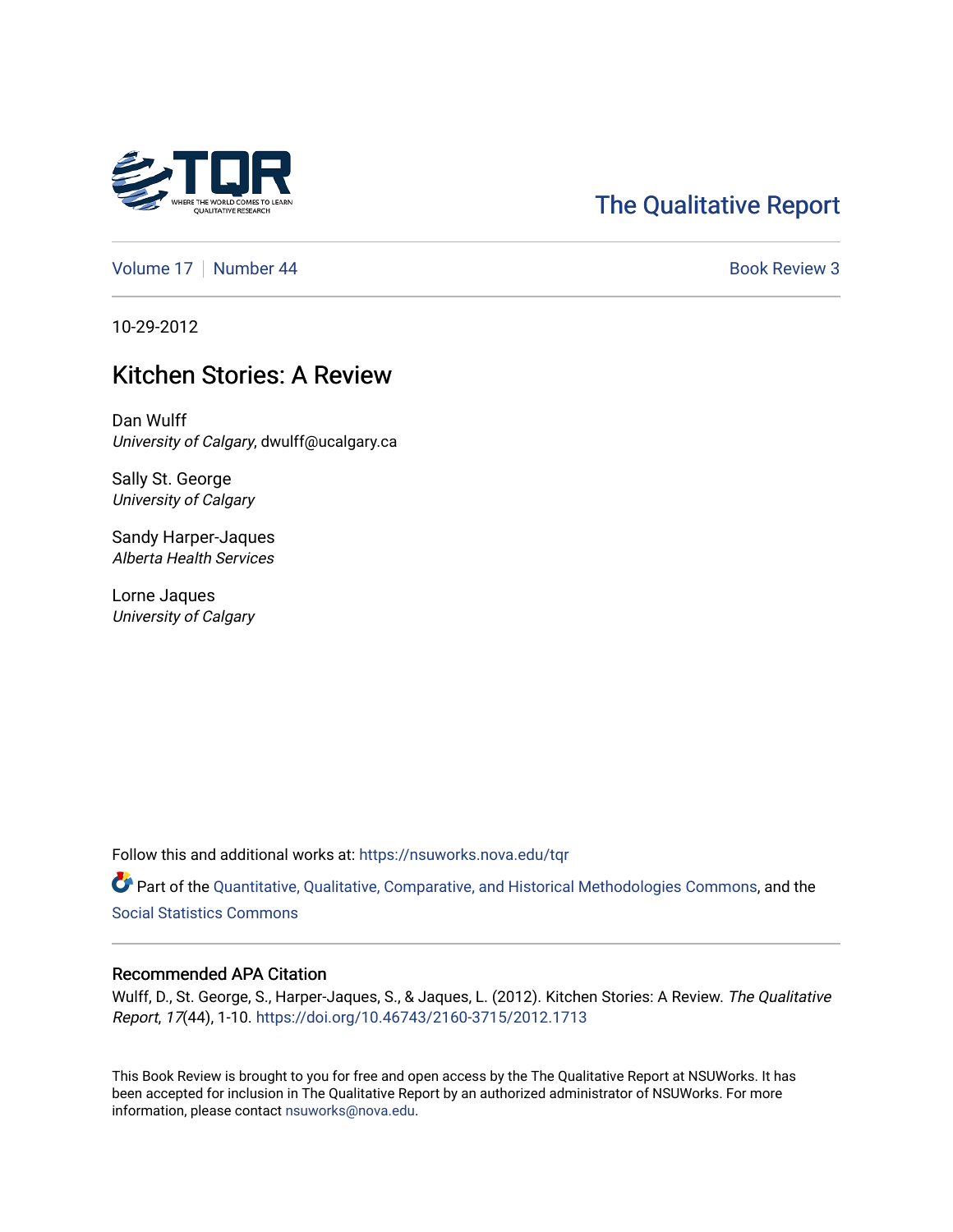

## Kitchen Stories: A Review

## Abstract

Using four voices, we created a movie review of Kitchen Stories, a Scandinavian movie ostensibly about a research project, but with layers of meaning extending beyond research into relationships, wider communities, and teaching. As friends and colleagues, our co-authored review/essay allowed each of us room to elaborate numerous themes that can inform and support a variety of researchers and practitioners. This writing also confirmed our belief that contemporary movies can be evocative learning devices for professionals.

### Keywords

Movies, Research, Neutrality, Conversations, Relationships, Teaching

### Creative Commons License



This work is licensed under a [Creative Commons Attribution-Noncommercial-Share Alike 4.0 License](https://creativecommons.org/licenses/by-nc-sa/4.0/).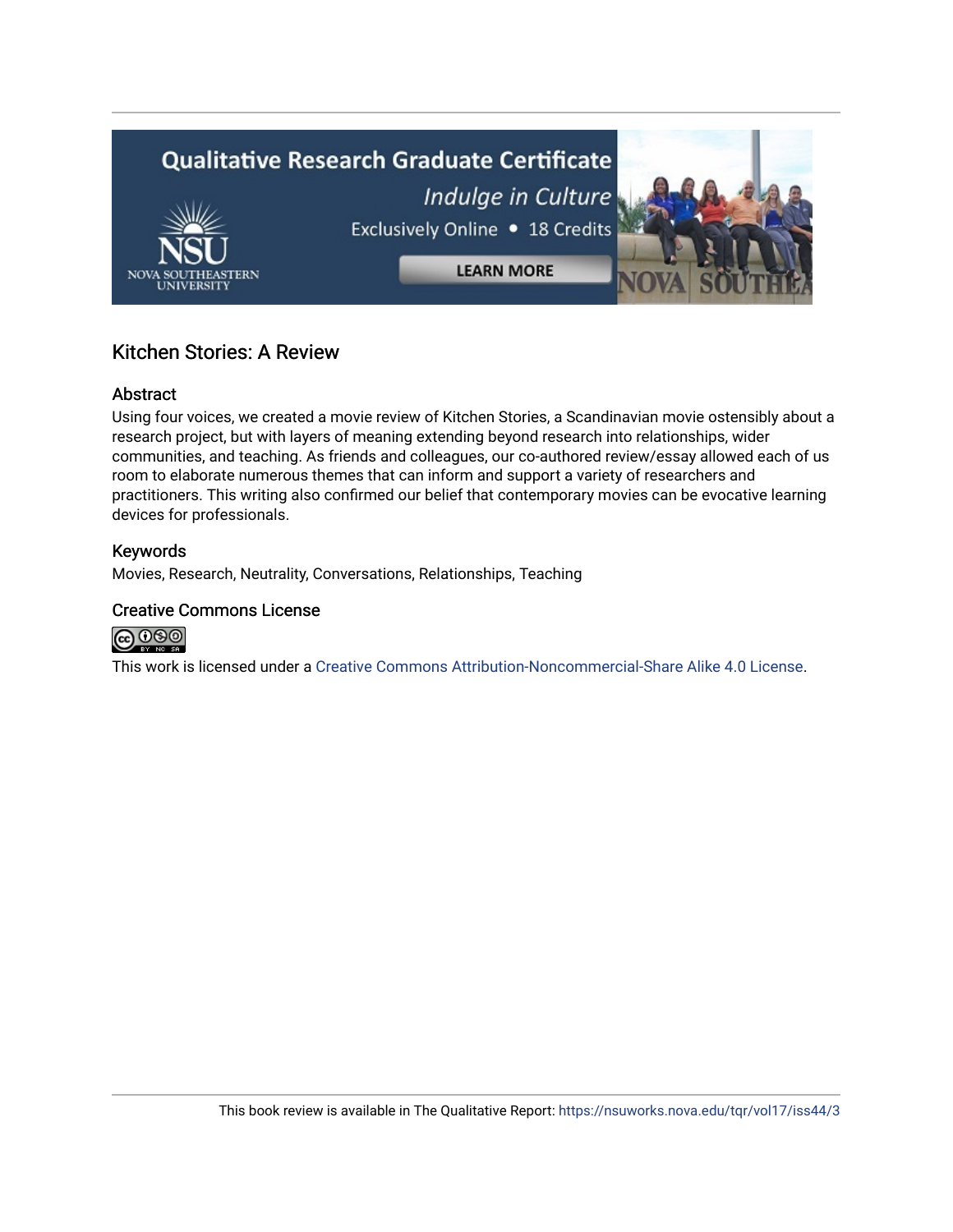

*The Qualitative Report* 2012 Volume 17, Review #19, 1-10 http://www.nova.edu/ssss/QR/QR17/wulff.pdf

## **Kitchen Stories: A Review**

Dan Wulff and Sally St. George University of Calgary, Calgary, Alberta, Canada

Sandy Harper-Jaques Alberta Health Services, Calgary, Alberta, Canada

Lorne Jaques University of Calgary, Calgary, Alberta, Canada

*Using four voices, we created a movie review of Kitchen Stories, a Scandinavian movie ostensibly about a research project, but with layers of meaning extending beyond research into relationships, wider communities, and teaching. As friends and colleagues, our co-authored review/essay allowed each of us room to elaborate numerous themes that can inform and support a variety of researchers and practitioners. This writing also confirmed our belief that contemporary movies can be evocative learning devices for professionals. Keywords: Movies, Research, Neutrality, Conversations, Relationships, Teaching*

For many the kitchen is the center of the home. It is the most common meeting place for families and friends and the place where food and drink meet stories, conversations, gossip, homework, art projects, playing games, and news. Kitchens are the sites of joy, heartache, dismay, instruction, arguments, tears, worries, support, and love. This is true for us and we watched *Kitchen Stories* with these experiences as our contextual backdrop*.*

*Kitchen Stories* is a clever Scandinavian film, a unique story about kitchens and research (not a likely combination for a film). The film's director, using a research project storyline, produces a variety of themes and vantage points stirred together which we embraced to produce this review. Four of us watched this movie together as our entertainment one evening. Each of us took the film in through somewhat different lenses and of course we then shared our ideas at a kitchen table!

Sandy noted that the movie highlighted the implausibility of observational neutrality in research by showing us the irrepressible human tendency to connect. Lorne saw the larger macro context wherein all research ultimately is nested (whether visible or not). Dan could not help but notice that research is wholly entwined with our lives more generally; to speak of them as separate in the first place is folly. As Sally will be teaching a new doctoral qualitative research class soon, she concentrated on seeing the movie as a teaching device using research ideas in a contextual and storied way so that research could come alive for students.

We will present these four vantage points each in turn and propose the use of this movie as a multi-faceted learning tool in research or practice classes. A brief review from the "Time Out Film Guide" (2012) explains the movie plot in this way: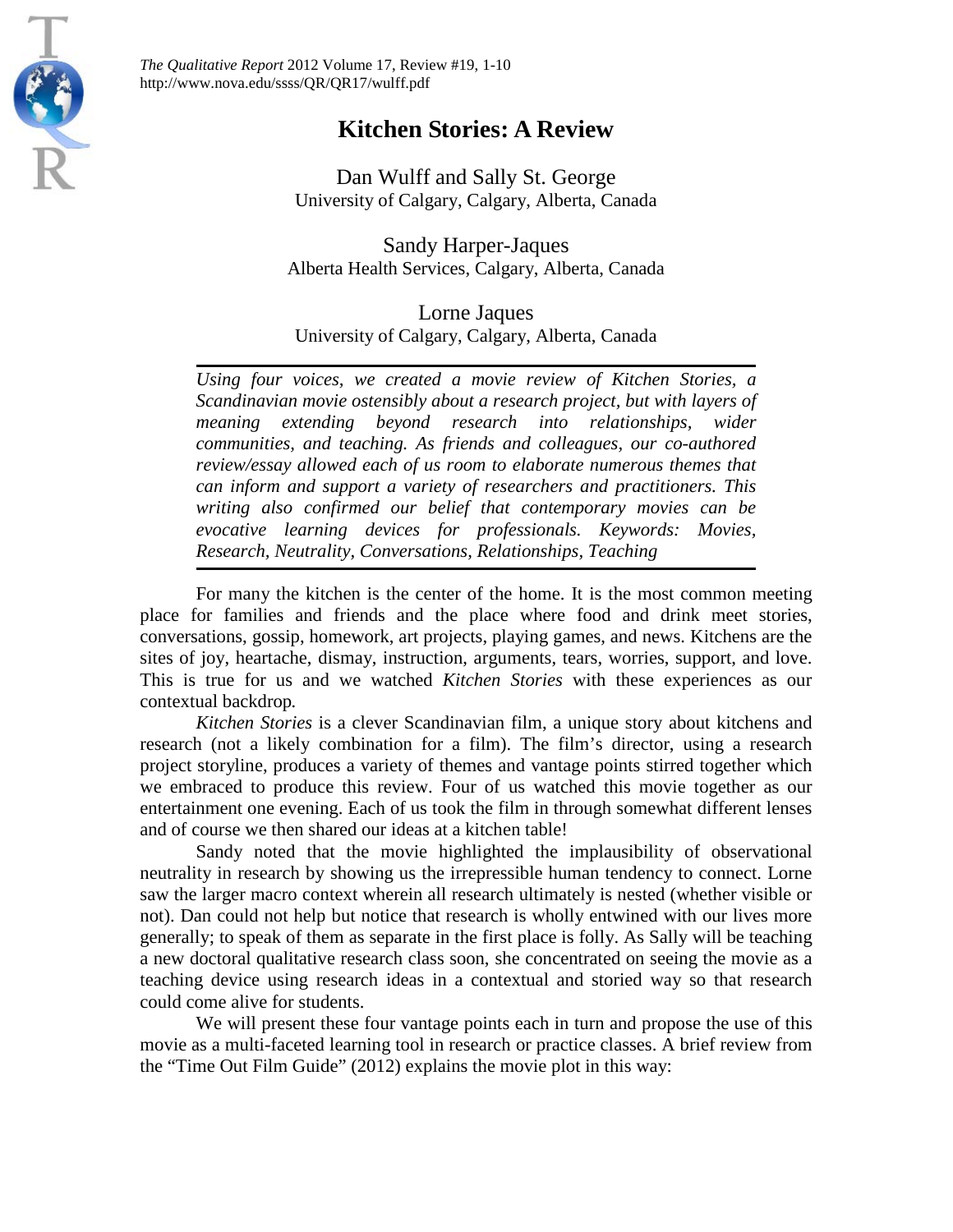It's the early 1950s, and Sweden's Home Research Institute, having created the perfect kitchen for the national housewife, sets its sights on the Norwegian bachelor. The plan is simple: an inspector installs himself on a stepladder in the volunteer's kitchen and for weeks logs all movement and business in the room. While the scheme's originator flies back and forth across Scandinavia, ever more debauched and remote from research, an officious manager loses control of the exercise as inspectors drink themselves out of a job or, more likely, break the code of silence and distance which the task demands; conversations, even friendships ensue, none more poignant than that between the initially taciturn and suspicious farmer Isak (Calmeyer) and his intended overseer Folke (Norström). This is wonderfully warm hearted and entertaining cinema from one of Norway's most distinctive talents. Striking camerawork and design, pitchperfect playing and writer/director Hamer's acute eye for the revealing detail all add up to a pantry full of enjoyment and often absurdist subversion.

You can also view the trailer for the movie at [http://www.moviefone.com/movie/kitchen](http://www.moviefone.com/movie/kitchen-stories/17060/video/kitchen-stories-trailer/1126007)[stories/17060/video/kitchen-stories-trailer/1126007.](http://www.moviefone.com/movie/kitchen-stories/17060/video/kitchen-stories-trailer/1126007)

#### **The Myth of Neutrality** (Sandy)

As I watched this film, I reflected on the roles of the observer and the observed. After careful training in scientific observation and the neutrality of the observer, Folke travels from Sweden to Norway with his travel trailer in tow. Folke's assignment is to collect data about a bachelor (Isak) by observing Isak's activities when he is in his kitchen. Both men are provided with rules about the scientific endeavour and how they should interact (or rather, *not* interact) with each other. Folke's assignment is to observe and record Isak's movements in the kitchen. He is not expected to consider Isak's context, history, or circumstances. He is a "neutral" observer. That is to say, Folke has been trained to collect data in a non-judgmental manner free of personal bias, opinion, or curiosity. He is not expected to look beyond the boundaries of the kitchen. For his part, Isak is expected to carry on his usual activities in the kitchen, that is, to prepare food, eat, visit with his friend, answer the telephone. Folke sits in a very tall stool in a corner of the kitchen, reminiscent of an over-grown director's chair. From his perch high in the corner of the kitchen, Folke assumes the role of an objective, neutral savant as he silently monitors and carefully records Isak's movements in his kitchen. As the story unfolds Folke's observations shift from a neutral stance to become curious about and involved in Isak's life, and then as he and Isak gain greater understanding of each other, Folke's view becomes deeply empathic. So, too, Isak's initial abhorrence for this situation shifts from resigned acceptance to curiosity about the observer and a desire for involvement with him.

At the outset of the film, the viewer is invited to believe that an observer, who is properly trained, can maintain a stance of neutrality and objectivity. This is similar to early views in the fields of psychotherapy and social science research. The belief in an external, correct reality that could be revealed, dissected, and understood led theorists to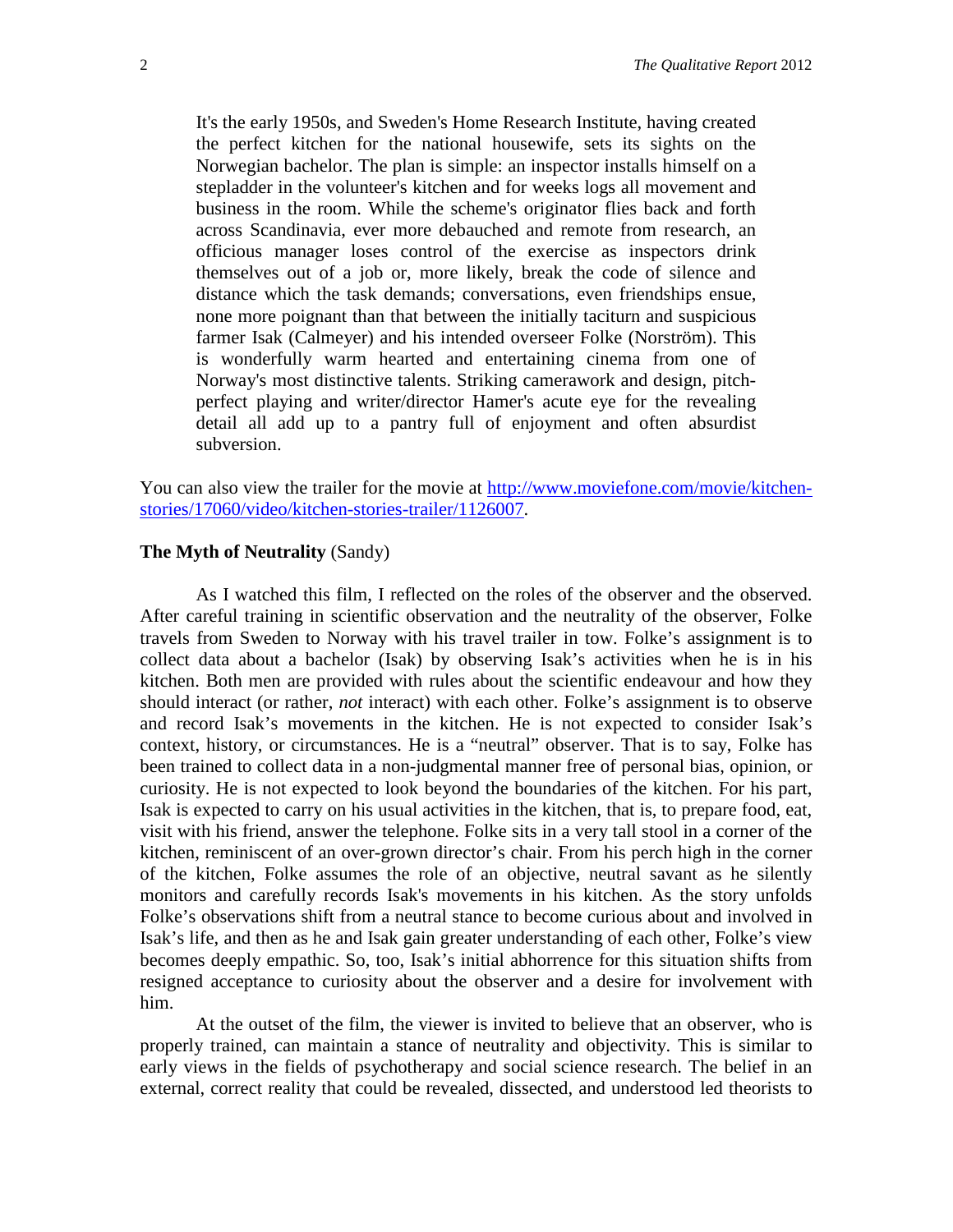postulate that the observer could be separate from the person being observed. Furthermore, a therapist or researcher could maintain an unbiased perspective and could uncover truth; and, in *Kitchen Stories,* the belief that research could be conducted in a sterile and "hands-off" fashion. As the story evolves, the viewer of the film also becomes an observer and I, as one of the viewers, began to observe the impossible task of just observing! Each of us makes sense of our own world and of the experience of others from the foundation of our own experience. It is impossible to be neutral observers (White, 1989).

Furthermore, the viewer is asked to believe that subjects who are observed are not affected by being observed. With minimal dialogue and nuanced acting, Folke and Isak illustrate that neutrality and one-sided observation is impossible, a fiction. In the story, Folke becomes more interested and curious about his subject and Isak becomes more responsive and engaged with Folke's presence. The two men begin to share food. They have conversations – Folke speaks in Swedish and Isak responds in Norwegian. A reciprocal relationship develops. As a viewer of the film, I found myself drawn in, feeling emotions and developing opinions about the interactions between these two men. In many ways, the story of Folke and Isak is a metaphor for the process that of involvement that evolves during a qualitative research study. Folke discovers that he cannot confine his observations to the kitchen. He becomes curious about Isak's point-of-view, his history, and his situation. Isak realizes that he cannot *not* be impacted by the observer. He becomes curious about and more open to interacting with Folke. Through their kitchen dialogue, the two men gain deeper understanding of each other's experiences and lives. As the story of these two men evolves, the viewer becomes aware of the rich layering that is part and parcel of qualitative research.

#### **The Macro Context of Research** (Lorne)

The film exposed/introduced several interesting macro-scale sensitivities between Norwegians and Swedes that serve as a backdrop to the research process and emergent relationships. These include:

- 1) Suggestion of disparity between the relatively wealthy, more sophisticated Swedes who study the poorer, rural, and backward Norwegians,
- 2) A rather arrogant (from a research perspective) presumption of sufficient cultural homogeneity such that their "findings" from Norwegian men might be applied to other places (Sweden and beyond), and
- 3) Swedish neutrality in the war emerged on a number of occasions as a factor that distinguished historical political differences between the observer and observed.

The idea of the "other" (see Fawcett & Hearn, 2004) in this context is interesting as it relates to how research across cultures/international borders is neither innocent nor simple. The research or "the study" can be seen as symbolic use of a rather neutral or benign theme (kitchen habits among single men) focussed squarely on a much deeper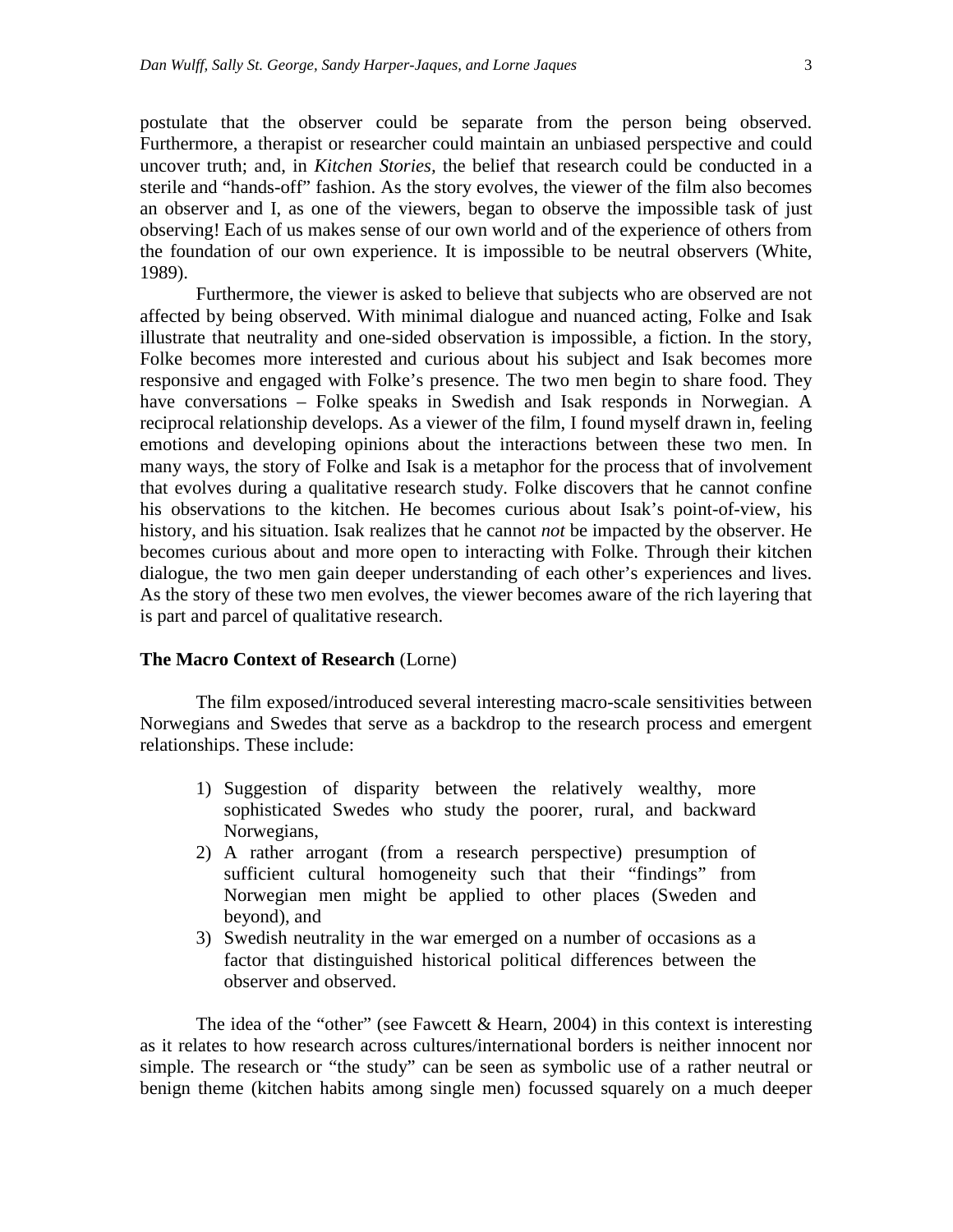one: specifically, the exposure of enduring sensitivities between sovereign, if closely related, cultures. The everyday ordinariness of kitchen activities serves as an example of how intrusive the "gaze" can be – how even the simplest tasks/activities are subject to the filters and, at the same time, can be profoundly illustrative of the historical, political, and economic context.

The film highlights cultural difference and tension. As an example, the initial mistrust between Folke (the researcher) and Isak (the research subject) clearly impacts the research even from its beginnings. Despite the culturally-based differences and the methodological sanctions against forming relationships between the observed and the observer, Isak and Folke succumb to their desire to connect with one another, getting to the point where they can speak about, if superficially, some of the tensions related to the positions their respective countries took during World War II.

When undertaking research across borders, the recommendations to (a) establish rapport/relationship, (b) deal with language, (c) clarify delimitations and acknowledge limitations, and (d) take time to identify one's own biases or the factors that will affect their perceptions are all conveniently absent in this portrayal of a "positivistic/empirical study." The director subtly, but effectively, makes the point that "it" is all about relationship anyway. Ultimately the international/inter-cultural differences and tensions are confronted and addressed in the context of the relationship that inevitably emerges among the characters. The interactions were presented as a natural and desirable outcome of placing these two people together in such close proximity. They would ideally have been sanitized, neutralized, and controlled in a rigid observer-subject method. The differences and tensions along with common interests associated with their backgrounds, including nationality and culture, are productively allowed to emerge as a natural outcome in the film.

At another level this story is also an illustration of the transition that began to take place in research methodology during the 1950s and early 1960s when this film was set. In the decades that followed, the logic-based/positivistic approach began to be critically examined. Researchers in the social sciences in particular began to seek qualitative approaches that acknowledged the impracticality of removing relationship from the equation. The film illustrates the transition to, or at least the need for, more humanistic research approaches, such as the interest in participant-observer approaches that became popular and before participatory research methods emerged. Acknowledgement of this transition was accomplished for the most part indirectly and symbolically but it was confronted overtly in an interaction between two researchers, *"What the hell are we doing here?", "up on our pedestals and think we understand everything simply by observing them." "We have to talk to each other"* (Folke & Green, ~ m48:00).

#### **Relationships and Research** (Dan)

Research is a relational activity – even research that focuses primarily on the technical processes involved in conducting research rigorously or "scientifically." When humans are involved in any activity, there are many levels of impact in all directions. Designing research is based on some understandings of the world and what should be studied. Conducting research with humans is an act of engagement on some level. People have reactions to actions in their worlds.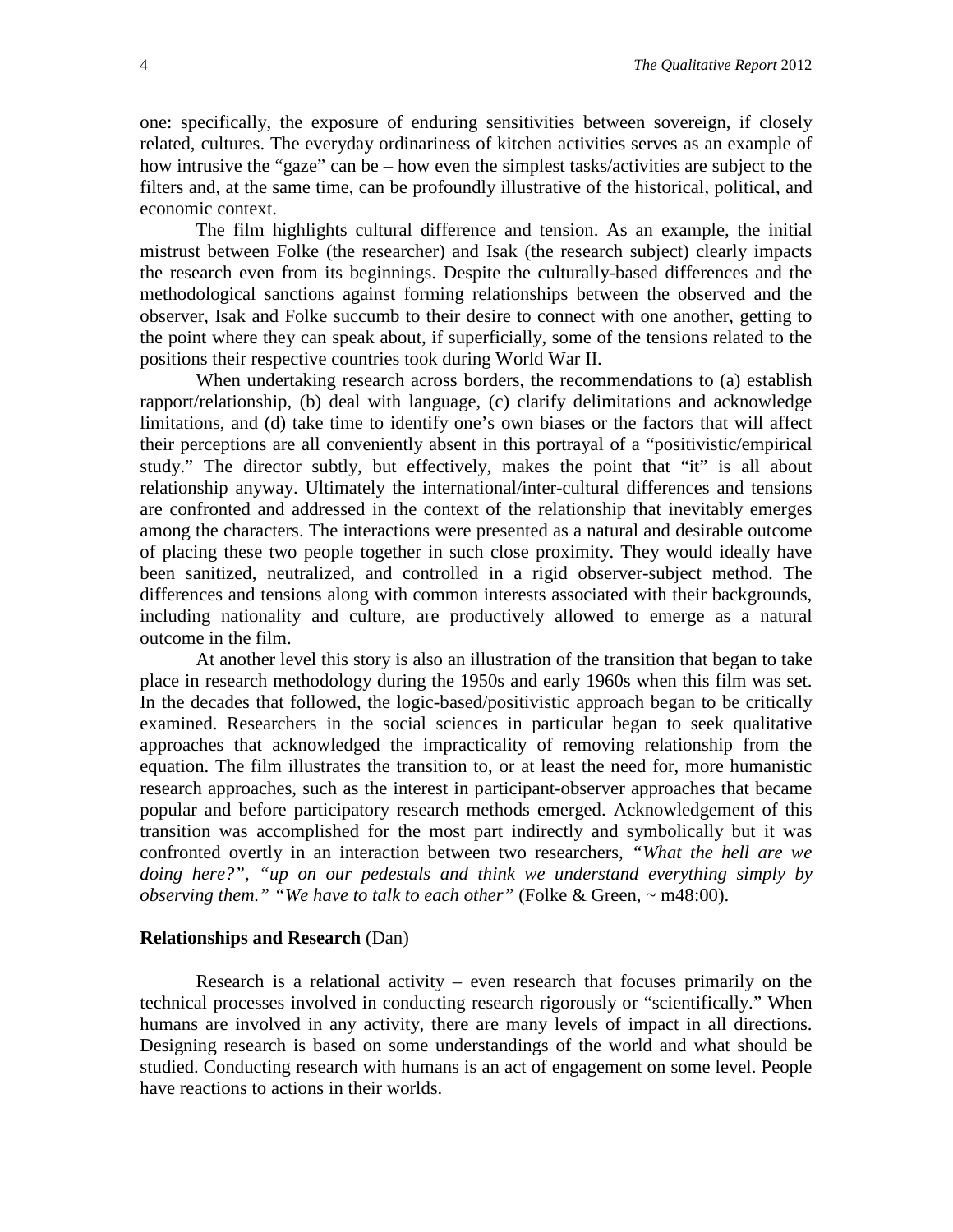This movie demonstrates that a research project is simultaneously about a host of relationships, and those relationships most assuredly make a difference in the lives of the people involved. As I watched the film, I sensed that the research plot was just one storyline with which to describe the development of a relationship between people who had not known each other before. It was a process of developing a strong relationship that began painfully slowly (Isak wouldn't even answer the door). Then step-by-step, the relationship grew. This was a love story of sorts—the research being the reason for coming into contact was just a device to show how these two men became close. For me, the relationship was the focal point of the film and the research activities were just the means by which a relationship was started and grew.

Taking this further, all interpersonal interactions—no matter how prescribed or formulaic—are *prima facie* examples of human relationships. In research venues, we may elect to downplay the relational aspect: "If we presume the social world is composed of separate individuals, and employ methods consistent with this view, we shall find (low and behold!) a world of starkly separated selves" (Gergen, 2009, pp. 234-235). Relationships can take on many forms, some appearing in such an individualistic way that we may be easily tempted to not characterize it as a relationship at all. In *Kitchen Stories*, all the while the researcher, Folke, was working to evolve a carefully controlled and "uninvolved" interaction with Isak, the relational tension was steadily showing the audience the "back story" that was simultaneously at play from the beginning – Isak refused to meet Folke who was persistently knocking on his door (and windows) in order to engage in the research enterprise. Step-by-step, Isak and Folke engaged with a variegated set of interactions that grew closer, eventually leading to a wholesale refusal of the objectified research arrangement.

Relationships are constantly under construction—even the so-called objective ones. I find it comforting to know that our best efforts to be unaffected by others and unaffecting of others are doomed—relationships seem to be fundamental to humans.

#### **Teaching Qualitative Research in 2½ Hours** (Sally)

Imagine that you have been given the assignment to teach a masters or doctoral level qualitative research class 2 weeks before the start of the semester. Sometimes we panic and take hours to choose just the right texts, and in the end usually overload the course with materials and overwhelm students and ourselves. Don't worry, I have a suggestion for a quick course outline/syllabus based on a movie that is sure to capture all that we would deem important and necessary for a qualitative research course in  $2\frac{1}{2}$ hours of viewing. At once one could teach a qualitative research class and prepare students for writing for publication.

*Kitchen Stories* is a Nordic film about research and inquiry inclusive of the theory of knowledge generation, researcher positioning or standpoint, question formation, sampling, data collection, analysis, unintended consequences and situations, ethical dilemmas, fieldwork, project integrity, value of research to those who are researched, rigor, evaluation, and politics of inquiry. Now doesn't that sound like enough content for one course? Let me take each aspect point by point, to provide preparation for viewing. Each aspect is accompanied with some additional resources found on the *TQR* website that could be helpful for teaching.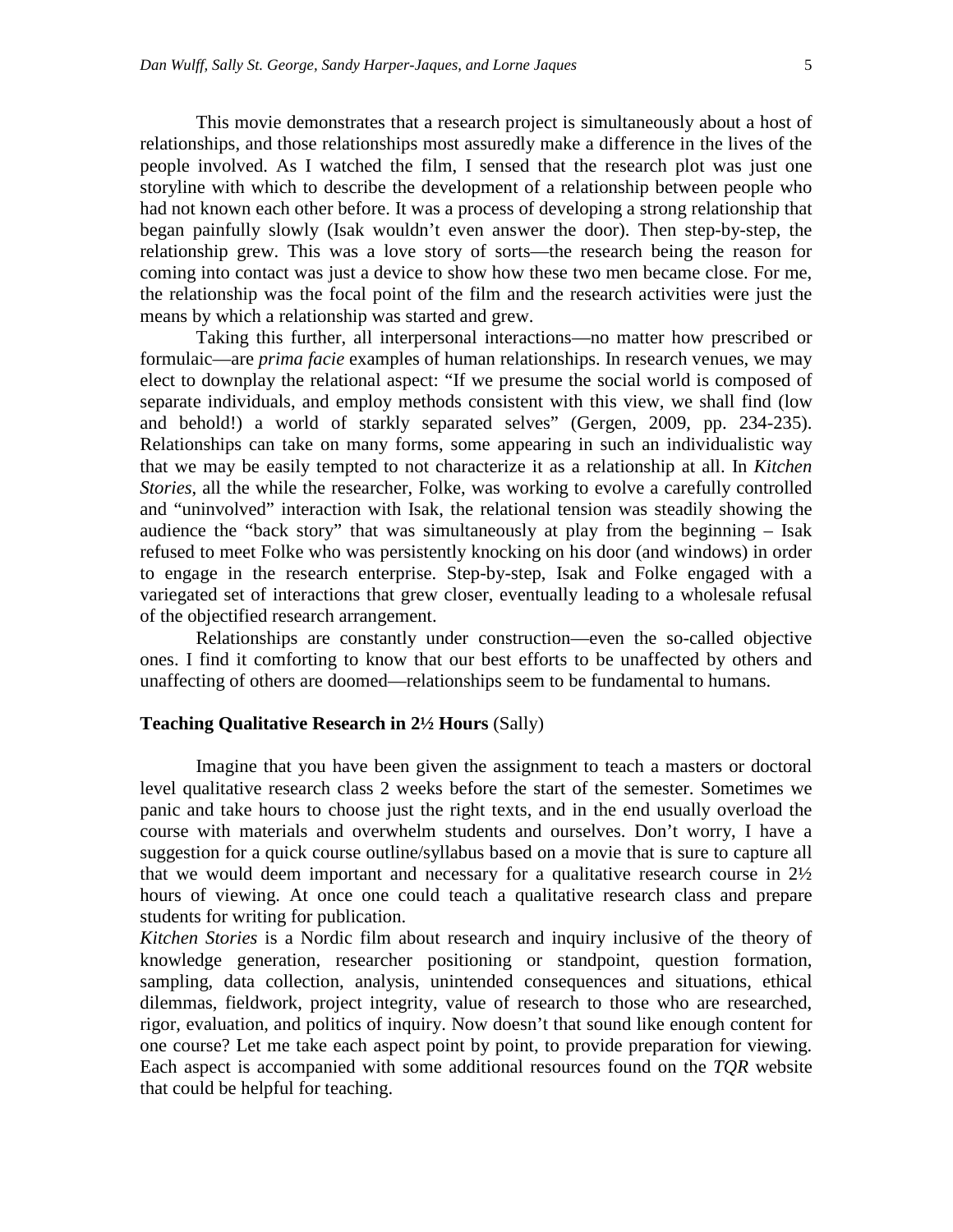**Theory of knowledge generation.** The stage is set for a positivist rendition of coming to know through one human observing another. There is lots of room here for discussion about the limitations of this theoretical stance.

**Researcher positioning or standpoint.** In this movie the researcher or data collector is staged as neutral and distant with no influence on the data collected (see Finlay, 2002; Madill, Jordan, & Shirley, 2000; Zafar, 2011).

**Question formation.** The question for the research is clear. What is being attempted is a follow-up from a study in which the movements of Swedish housewives were studied to reduce their movements and create more efficient ways for them to keep house. The study in the movie is a spinoff and looks for the same things only with a different sample. The question of focus is what are the movements of single men in their kitchens (see McCaslin & Wilson Scott, 2003)?

**Recruitment and sampling.** The recruitment was through volunteer involvement. The participants were promised a horse and so single men volunteered to be observed in their kitchens over a period of several weeks. We learn that some of the volunteers were sorry they had volunteered including our main character, Folke (see Byrne, 2001; Coyne, 1997).

**Data collection.** Data collection took place by having the observer record the single man's movements graphically as well as notations that led to frequencies and descriptions (see Byrne, 2001; Coyne, 1997).

**Analysis.** This was the aspect in the movie that was illustrated with the least detail, probably because the head researcher (who has some ethical problems of his own) was responsible for this task and while he held a major role in the conducting of the overarching research, was a minor character in the movie (see Bailey & Jackson, 2003; Patton, 2002).

**Unintended consequences and situations.** The nature of relationships, issues of power, who is observing whom, research as helpful or interference are all played out (see St. George & Wulff, 2000).

**Ethical dilemmas.** Ethical dilemmas were in abundant supply. The often resulted from the unintended consequences and situations and presented the questions we always have about the relationship between the researcher and the researched (Folke and Isak), the meanings of confidentiality and exclusion (Grant) and informed consent (Isak), coercion (every participant will get a horse) (see National Health and Medical Research Council, 1995; Orb, Eisenhauer, & Wynaden, 2001; Van den Hoonaard, 2002).

**Fieldwork.** Clearly Folke experiences an uncooperative "subject" (Isak); the monotony and isolation of some fieldwork (see Truscott, 2004) .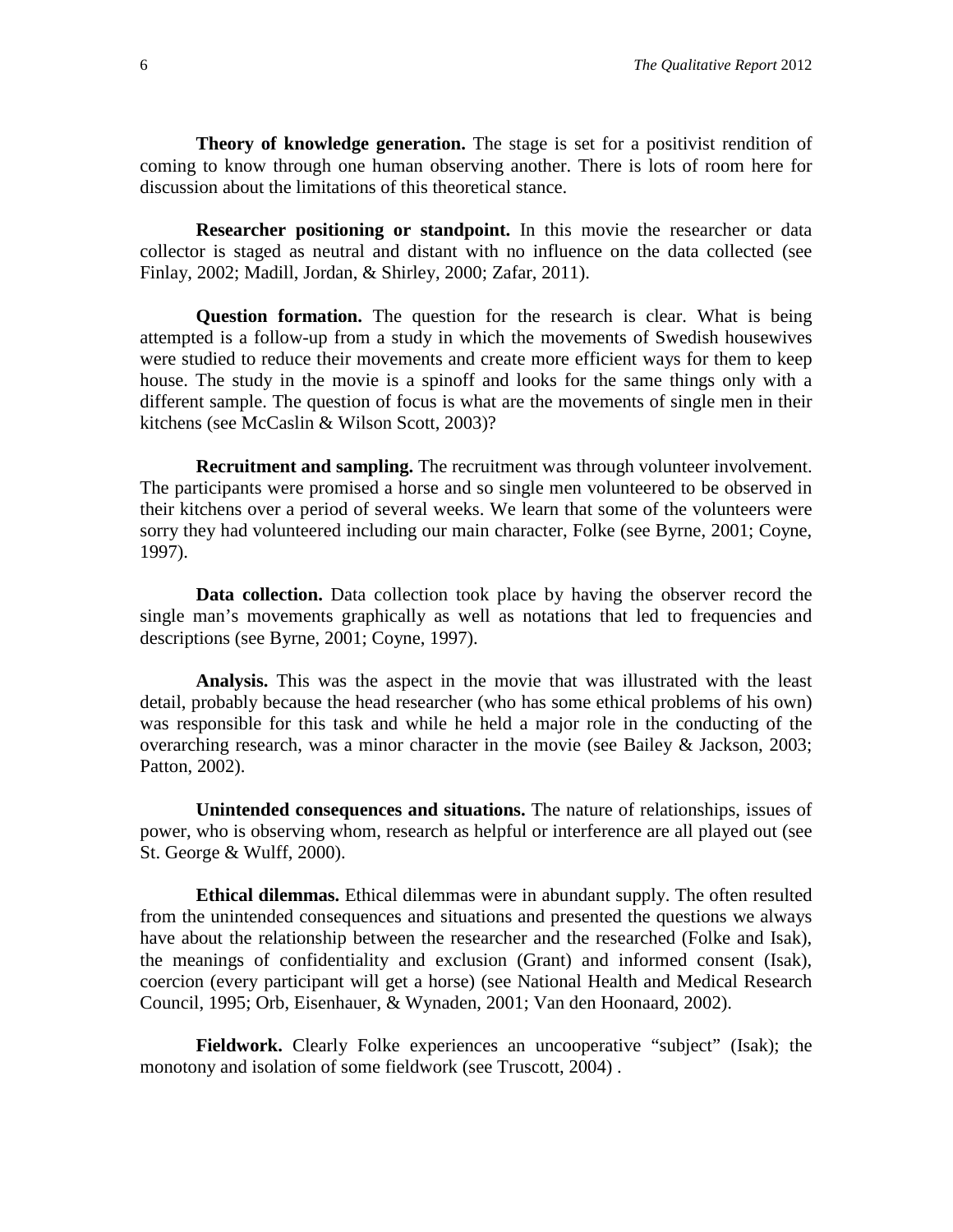**Project integrity.** The manager is rule-bound and threatening; the head researcher (appears seedy), while appreciative of creativity and uniqueness seems careless and unconcerned about the rigor of the project (see Carnevale, 2002; Creswell & Miller, 2000).

**Value of research (to those who are researched).** It seems that the bachelors are all imposed upon, with the prospect of no return for their time or opening their home (the initial promise of a horse for those who volunteered turned out to be instead just a small wooden horse) (see Morse, 2002).

**Rigor.** Suffice it to say that the rigor is sorely and yet understandably compromised by the lack of planning for the ethical dilemmas and unanticipated developments (see Barbour, 2001; Davies & Dodd, 2002; Johnson, 1997; Koch, 1994; Shenton, 2004).

**Evaluation.** Only one voice of evaluation for the project and its merit was heard and that was the project manager (see Ambert, Adler, Adler, & Detzner, 1995; Anastas, 2004).

**Politics of inquiry.** What endeavor does not have political overtones or drama? This story has political divisions built in as the Swedes are researching Norwegian bachelors. For example, they use their own language rather than the language of the other (or the researched) and their histories are fraught with disagreement and judgment that is instrumental in the research project (see Anfara, Brown, & Mangione, 2002; Peck & Secker, 1999).

#### **The End**

Kitchens are places where parts become wholes: where ingredients are mixed together to form something new. Kitchens are also the "heart" of many homes, places where important and trivial conversations take place. They are places where connections occur. In this movie, the kitchen becomes the heart of the story (or stories)—a story of the evolving relationship of two men, the story of post war peoples, and the story of scientific endeavour.

Our reviewing team of four agrees on many things but foremost among them is that this film has great merit for people for whom research informs practice. It invokes humour, tension, personality and the ridiculous to expose the frailties of research of all types: positivistic/quantitative *and* qualitative. We believe that the film holds great potential as a teaching tool for students and practitioners at many different levels—all of whom need to ask the difficult questions about the meaning of relationships.

This movie is well worth watching for its enjoyment value and for its deeper meaning.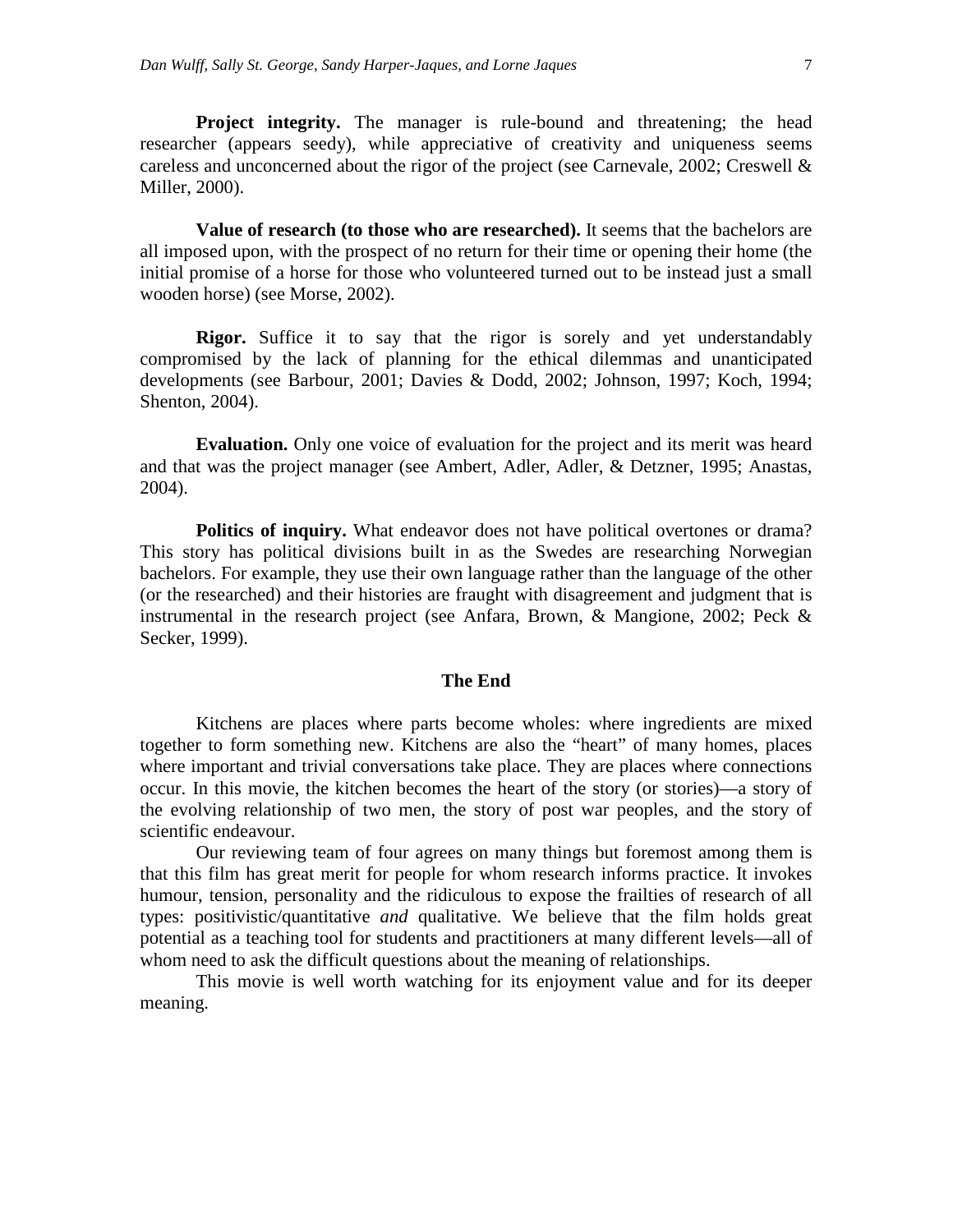#### **References**

- Ambert, A-M., Adler, P. A., Adler, P., & Detzner, D. F. (1995). Understanding and evaluating qualitative research. *Journal of Marriage and the Family, 57*(4), 879- 894.
- Anastas, J. W. (2004). Quality in qualitative evaluation: Issues and possible answers. *Research on Social Work Practice, 14*(1), 57-65.
- Anfara, V. A., Jr., Brown, K. M., & Mangione, T. L. (2002). Qualitative analysis on stage: Making the research process more public. *Educational Researcher, 31*(7), 28-38.
- Bailey, D. M., & Jackson, J. M. (2003). Qualitative data analysis: Challenges and dilemmas related to theory and method. *American Journal of Occupational Therapy, 57*(1), 57-65.
- Barbour, R. S. (2001). Checklists for improving rigour in qualitative research: A case of the tail wagging the dog? *BMJ, 322*(7294), 1115-1117.
- Byrne, M. M. (2001). Sampling for qualitative research. *AORN Journal, 73*(2), 494, 497- 498.
- Carnevale, F. A. (2002). Authentic qualitative research and the quest for methodological rigour. *Canadian Journal of Nursing Research, 34*(2), 121-128*.*
- Coyne, I. T. (1997). Sampling in qualitative research. Purposeful and theoretical sampling; merging or clear boundaries? *Journal of Advanced Nursing, 26*(3), 623- 630.
- Creswell, J. W., & Miller, D. L. (2000). Determining validity in qualitative inquiry. *Theory into Practice, 39*(3), 124-131.
- Davies, D., & Dodd, J. (2002). Qualitative research and the question of rigor. *Qualitative Health Research, 12*(2), 279-289.
- Fawcett, B., & Hearn, J. (2004). Researching others: Epistemology, experience, standpoints and participation. *International Journal of Social Research Methodology*, *7*(3), 201-218.
- Finlay, L. (2002). "Outing" the researcher: The provenance, process, and practice of reflexivity. *Qualitative Health Research, 12*(4), 531-545.
- Gergen, K. (2009). *Relational being: Beyond self and community.* New York, NY: Oxford University Press.
- Johnson, R. B. (1997). Examining the validity structure of qualitative research. *Education, 118*(2), 282-293.
- Koch, T. (1994). Establishing rigour in qualitative research: The decision trail. *Journal of Advanced Nursing, 19*, 976-986.
- Madill, A., Jordan, A., & Shirley, C. (2000). Objectivity and reliability in qualitative analysis: Realist, contextualist and radical constructionist epistemologies. *British Journal of Psychology, 91*(1), 1-20.
- McCaslin, M. L., & Wilson Scott, K. (2003). The five question method for framing a qualitative research study. *The Qualitative Report, 8,* 447-461. Retrieved from <http://www.nova.edu/ssss/QR/QR8-3/mccaslin.pdf>
- Morse, J. M. (2002). Enhancing the usefulness of qualitative inquiry: Gaps, directions, and responsibilities. *Qualitative Health Research, 12*(10), 1419-1426.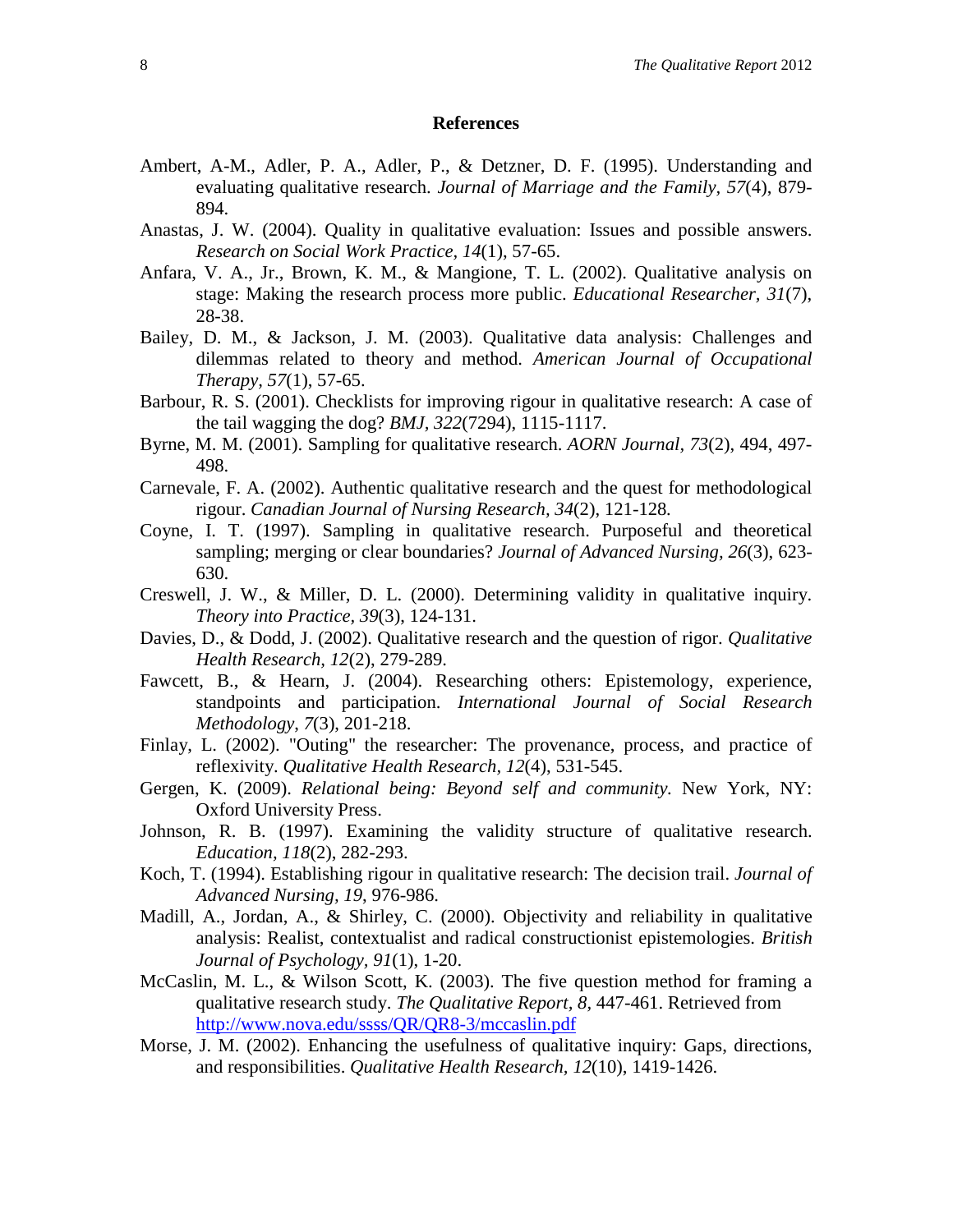National Health and Medical Research Council. (1995). *Ethical aspects of qualitative methods in health research: An information paper for institutional ethics committees*. Canberra, ACT, Australia: National Health and Medical Research Council. Retrieved from

<http://www.health.gov.au/nhmrc/publications/synopses/e27syn.htm>

- Orb, A., Eisenhauer, L., & Wynaden, D. (2001). Ethics in qualitative research. *Journal of Nursing Scholarship, 33*(1), 93-96.
- Patton, M. Q. (2002). *Qualitative research & evaluation methods* (3<sup>rd</sup> ed.). Thousand Oaks, CA: Sage.
- Peck, E., & Secker, J. (1999). Quality criteria for qualitative research: Does context make a difference? *Qualitative Health Research, 9*(4), 552-558.
- Shenton, A. K. (2004). Strategies for ensuring trustworthiness in qualitative research projects. *Education for Information, 22*(2), 63-75.
- St. George, S., & Wulff, D. (2000). The unanticipated in qualitative inquiry. *The Qualitative Report*, *5*(1&2). Retrieved from [http://www.nova.edu/ssss/QR/QR5-](http://www.nova.edu/ssss/QR/QR5-1/stgeorge.html) [1/stgeorge.html](http://www.nova.edu/ssss/QR/QR5-1/stgeorge.html)
- Time Out London. (2012). Film review of *Kitchen Stories.* Retrieved from <http://www.timeout.com/film/reviews/78795/kitchen-stories.html>
- Truscott, D. (2004). Fieldwork, participation and practice: Ethics and dilemmas in qualitative research. *Science Education, 88*(5), 811-812.
- Van den Hoonaard, W. C. (Ed.). (2002). *Walking the tightrope: Ethical issues for qualitative researchers*. Toronto, ON, Canada: University of Toronto Press.
- White, M. (1989). *The world of experience and meaning* (workshop handout). Adelaide, Australia: Dulwich Centre.
- Zafar, A. (2011, January). *[Researcher's positioning and knowing in qualitative research](http://www.google.ca/url?sa=t&rct=j&q=researcher%20positioning%20qualitative&source=web&cd=2&ved=0CC0QFjAB&url=http%3A%2F%2Fwww.nova.edu%2Fssss%2FQR%2FTQR2011%2Fzafar.pptx&ei=IaJ4T8GPE6WPigLNuaSnDg&usg=AFQjCNHA-M6peeFIuq2d2bMv92IVjKM-Ng)* (Powerpoint slides). Presented at the 2nd Annual Conference of *The Qualitative Report*, Ft. Lauderdale, FL. Retrieved from <http://www.nova.edu/ssss/QR/TQR2011/zafar.pptx>

#### **Author Note**

Sally St. George and Dan Wulff are Associate Professors in the Faculty of Social Work, University of Calgary, as well as family therapists and clinical supervisors at the Calgary Family Therapy Centre. Both serve on the Boards of Directors for the Taos Institute and the Global Partnership for Transformative Social Work, virtual organizations dedicated to the promotion of social constructionist principles in the helping professions. Dan and Sally are Co-Editors of *The Qualitative Report*.

Sandy is a clinical nurse specialist and clinical supervisor of two Alberta Health Services mental health outpatient programs in Calgary, Canada. Her clinical work includes walkin single session therapy, provision of on-going systems oriented therapy to adult clients, supervision and consultation. Sandy has published on topics such as single session therapy, supervision, family focused treatment of depression and commendations.